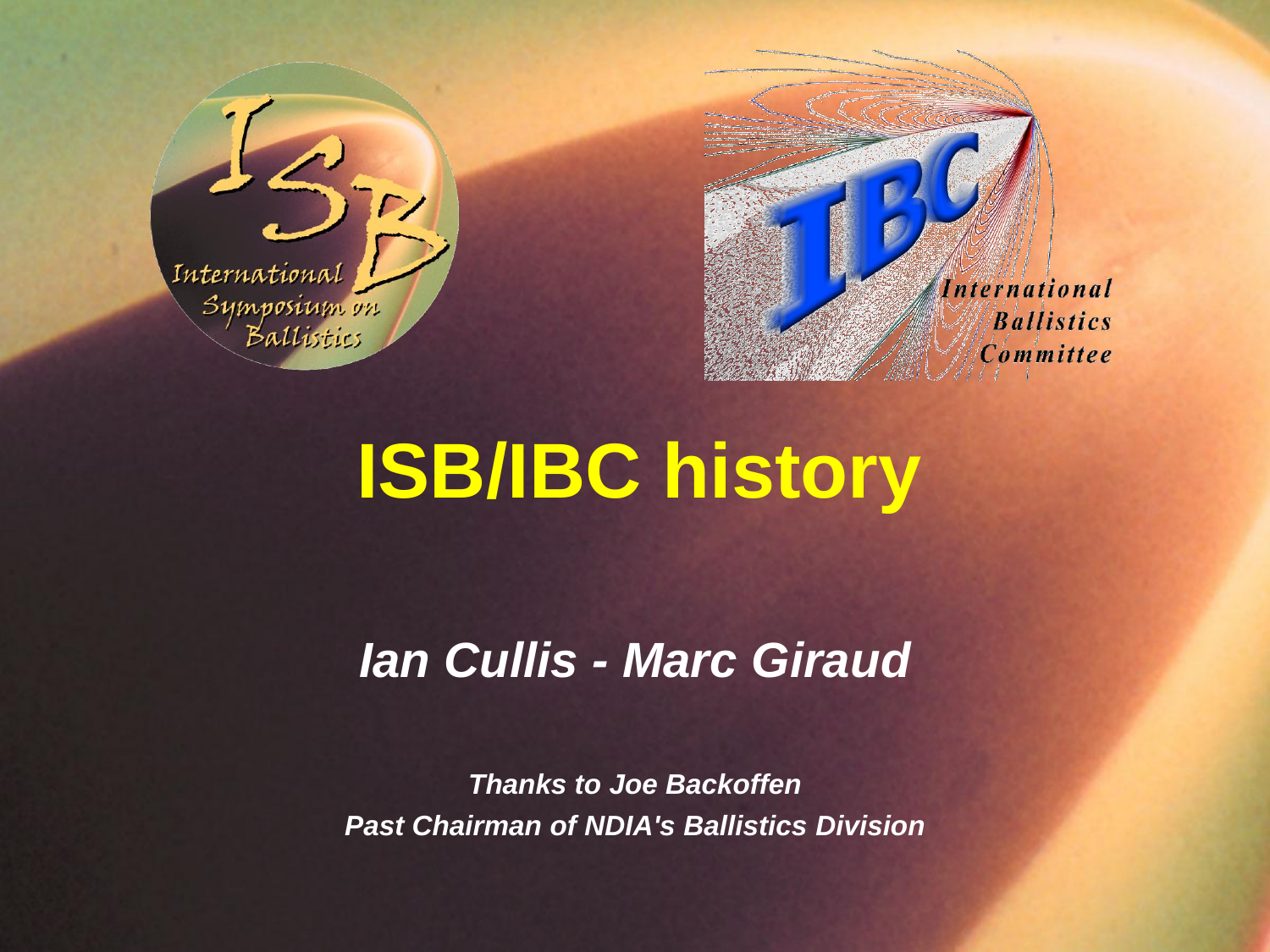#### ''Long March'' Space Rocket



#### ISB/IBC/IBS's 5 Stages Rocket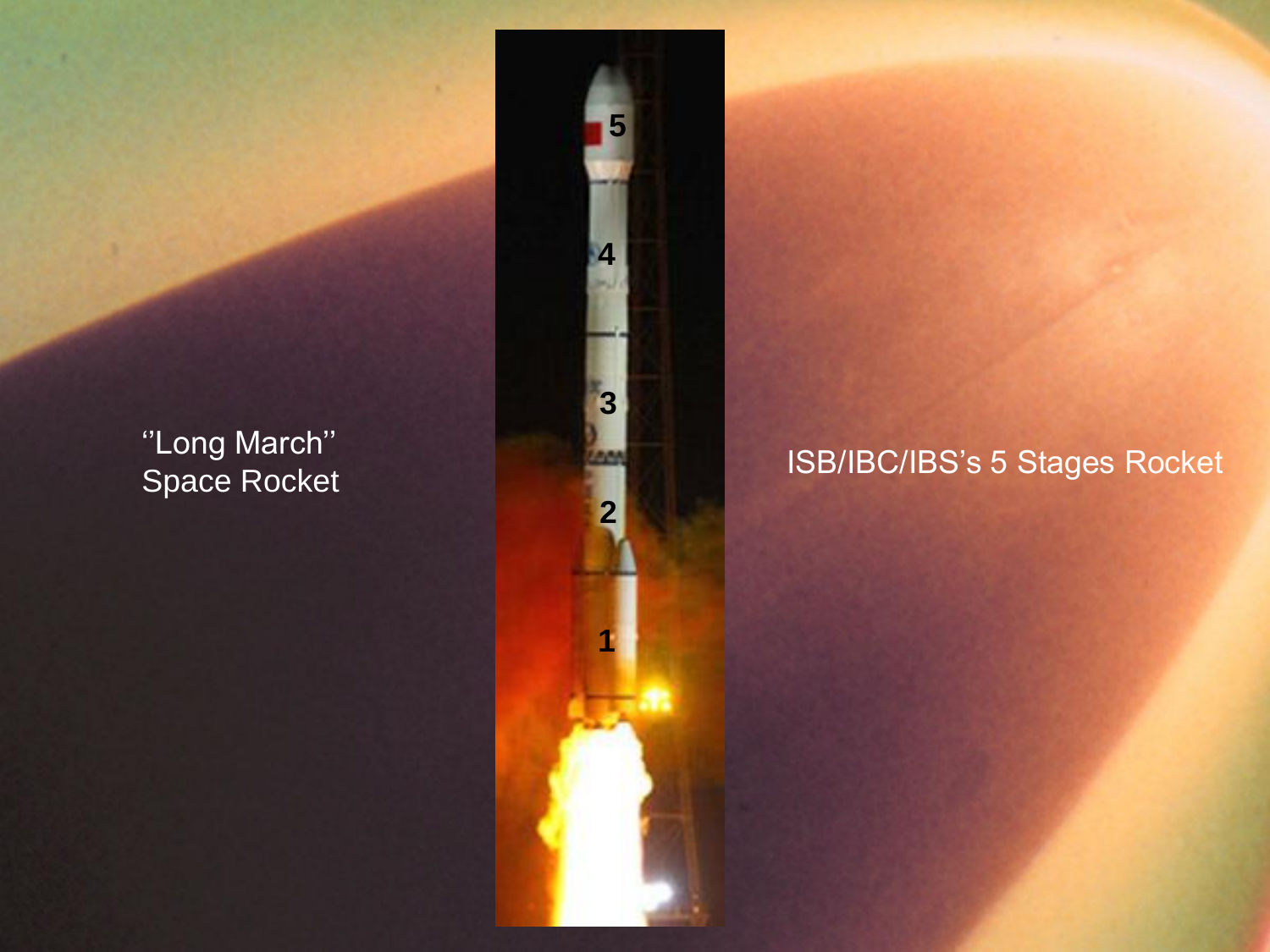## **Important dates**

S1 - Before **1970** and 1st decade of the seventies

```
S2 - October 1974
                + 19 years
S3 - April - September 1993
                + 8/9 years
S4 - May 2001 - September 2002
                + 8/9 years
S5 - January - May 2010
```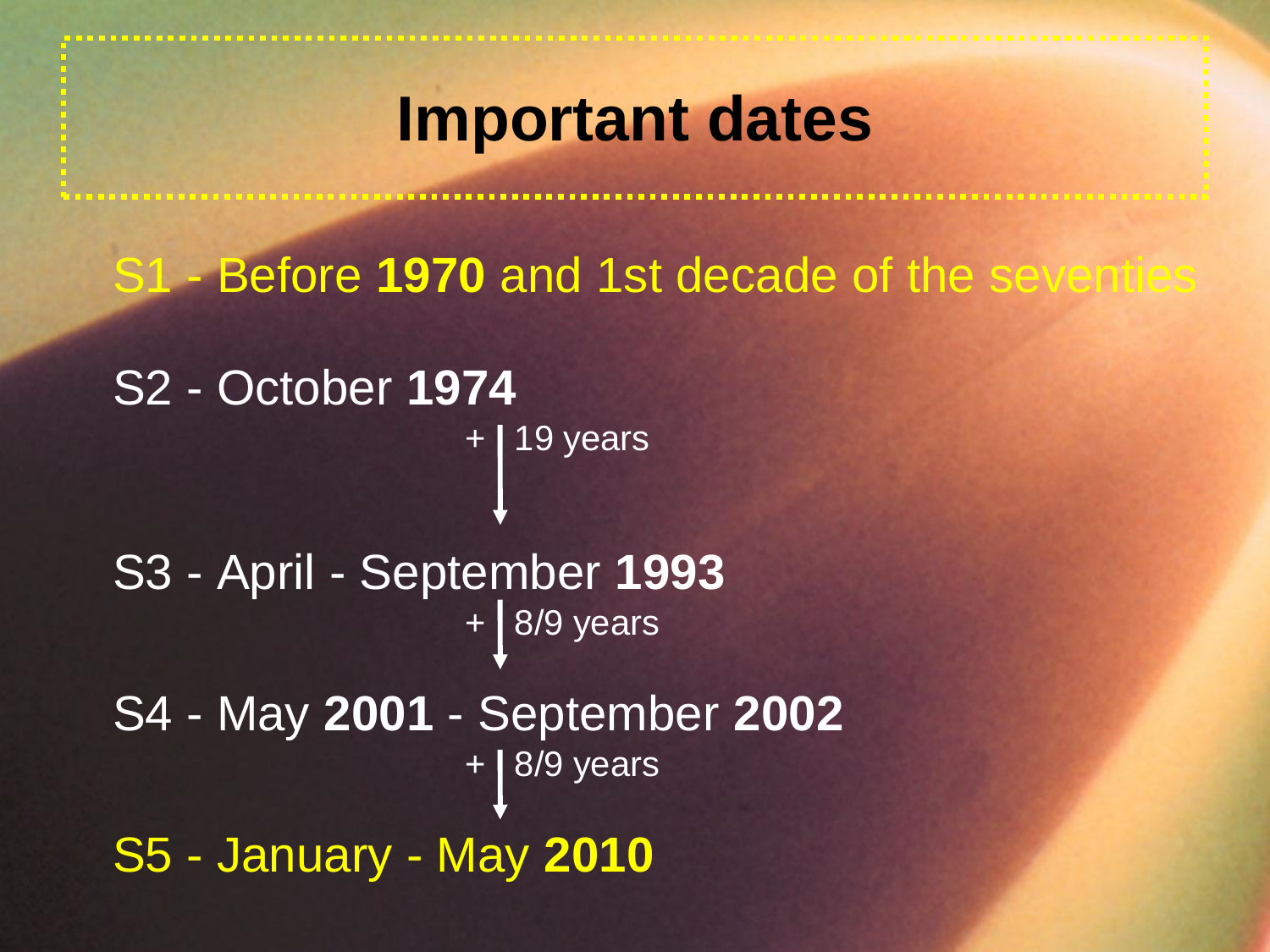# **Stage 1 - Before 1970**

- **Fabulous Aerospace NASA Performance: Apollo 11 on July 16, 1969**
- **Annual classified meetings were organized in different NATO countries**
- **The most important organization was in USA with the American Ordnance Association (AOA) followed by the American Defense Preparedness Association (ADPA) and finally by the National Defense Industrial Association (NDIA), particularly in its Ballistics Division and Bomb&Warhead Division**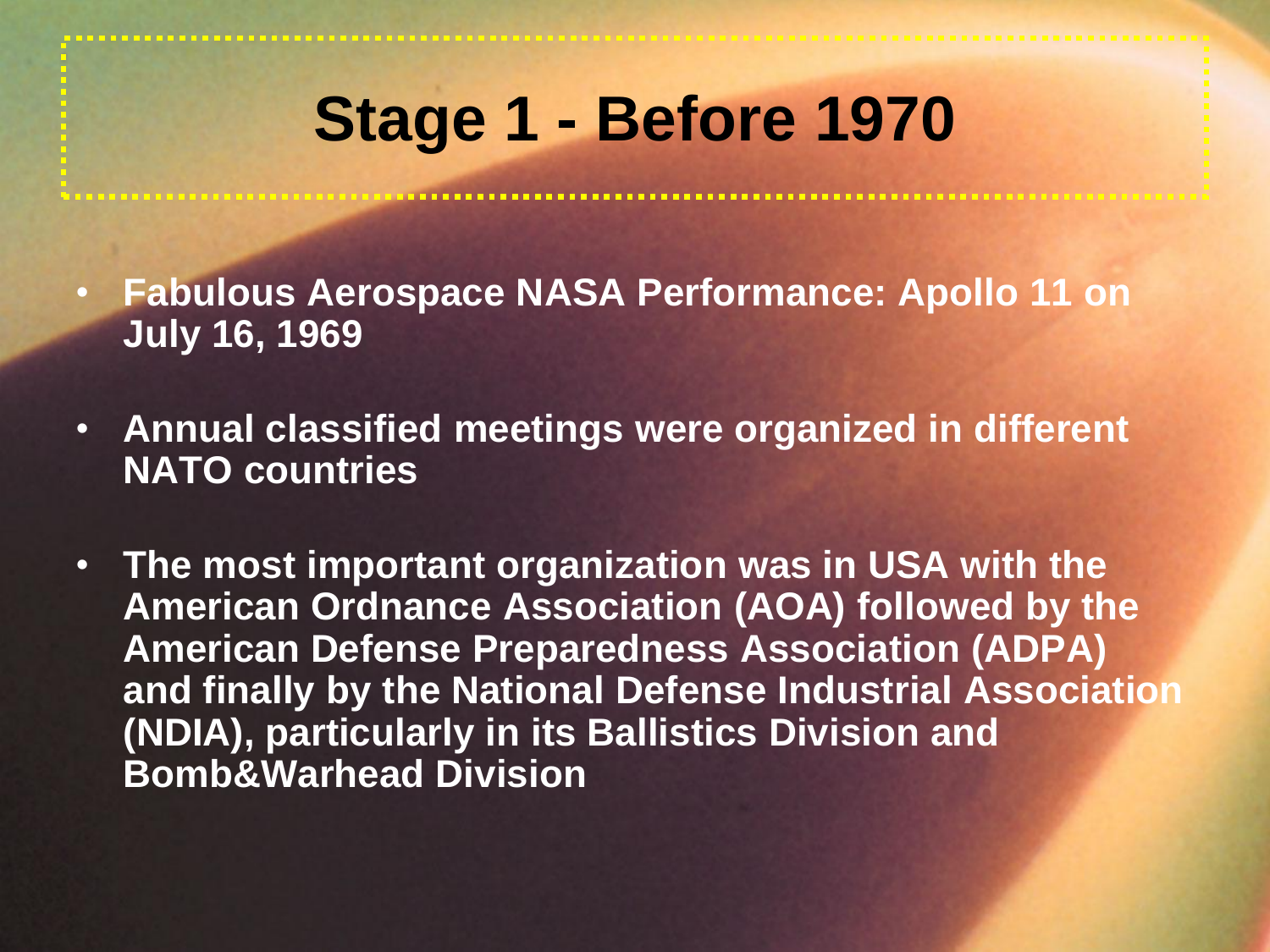## **Stage 1 - 1st decade of the seventies**

**A group of 10 pioneers from NATO countries decided to compare their state of the Art in Ballistics in organizing Forums on Ballistics based on exchanges at government level.**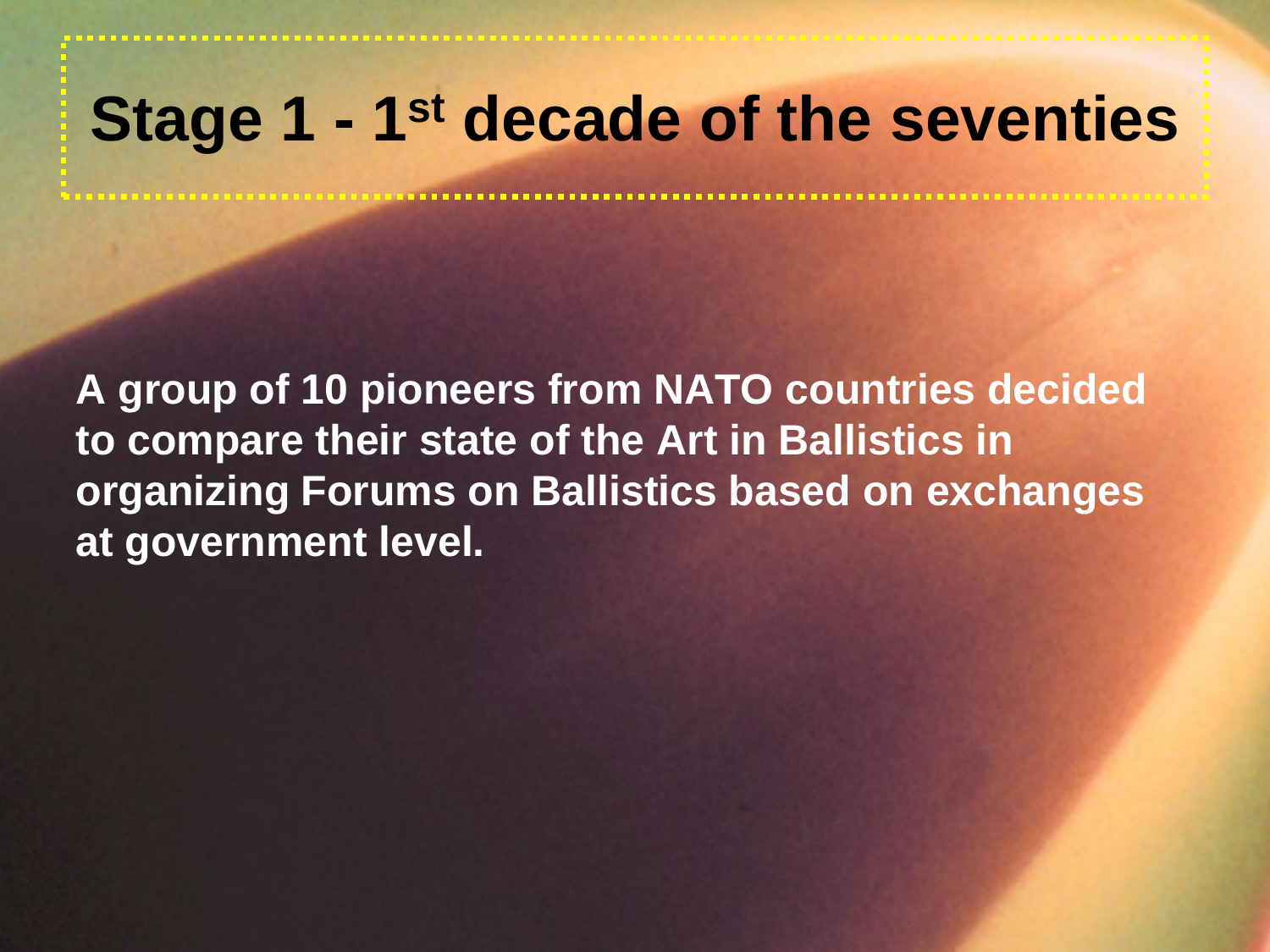## **Stage 1 - 1st decade of the seventies**

#### **Pioneers from USA:**

**Dr Robert Eichelberger – BRL Dr Louis Zernow – NDIA Dr Pei Chi Chou – Drexel University Dick Dowd – Martin Marietta Corp. Martin Summerfield – Princeton University**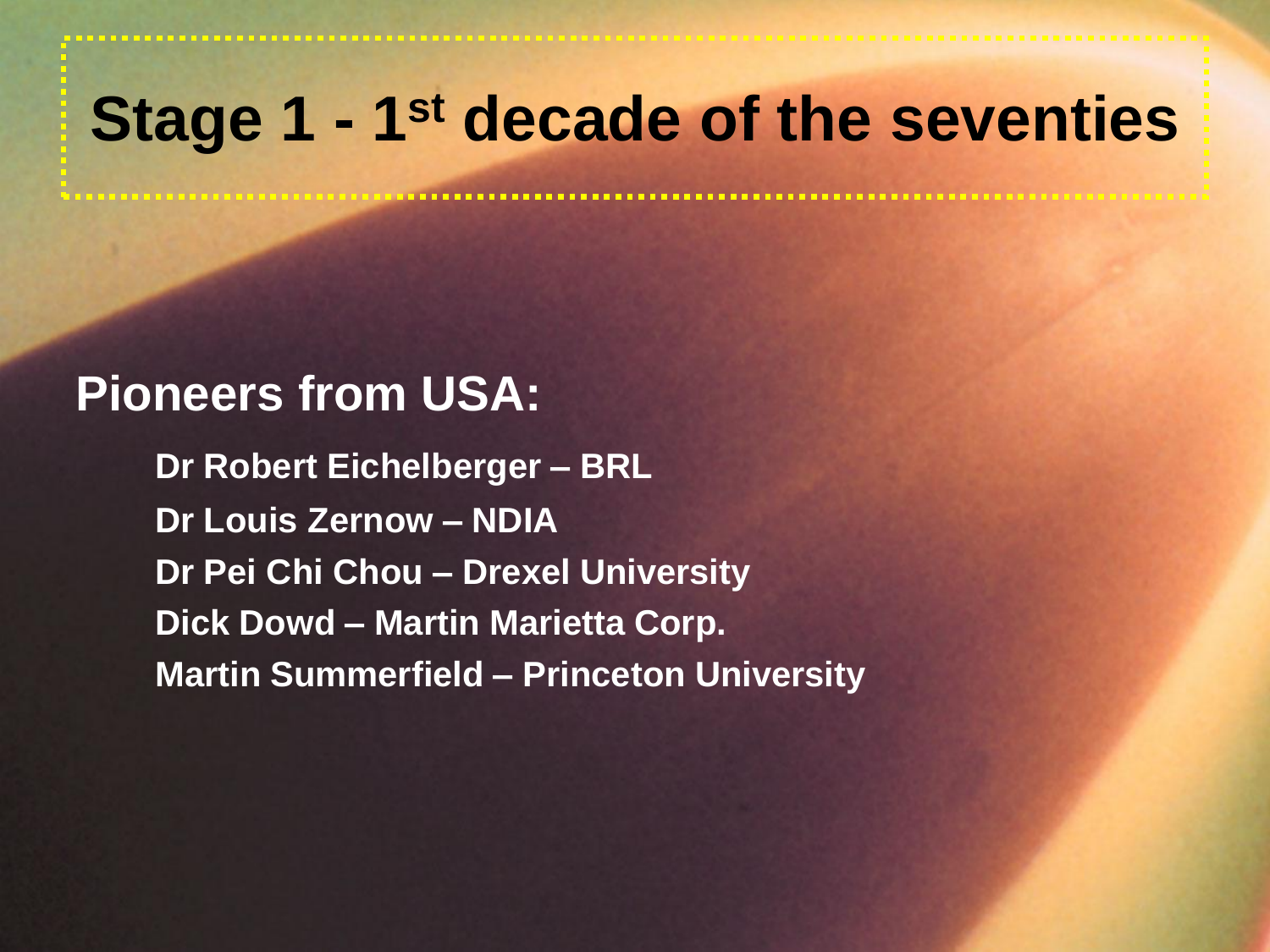## **Stage 2 - 1st decade of the seventies**

#### **Pioneers from European Countries:**

**Dr Adolf- Gustav Schröder – EMI – Germany Prof. R.E. Kutterer – ISL – France/Germany Neil Griffiths OBE – RARDE – UK Prof. Rudlof Thomanek – MBB – Germany Dr. Hans Pasman – TNO – The Netherlands**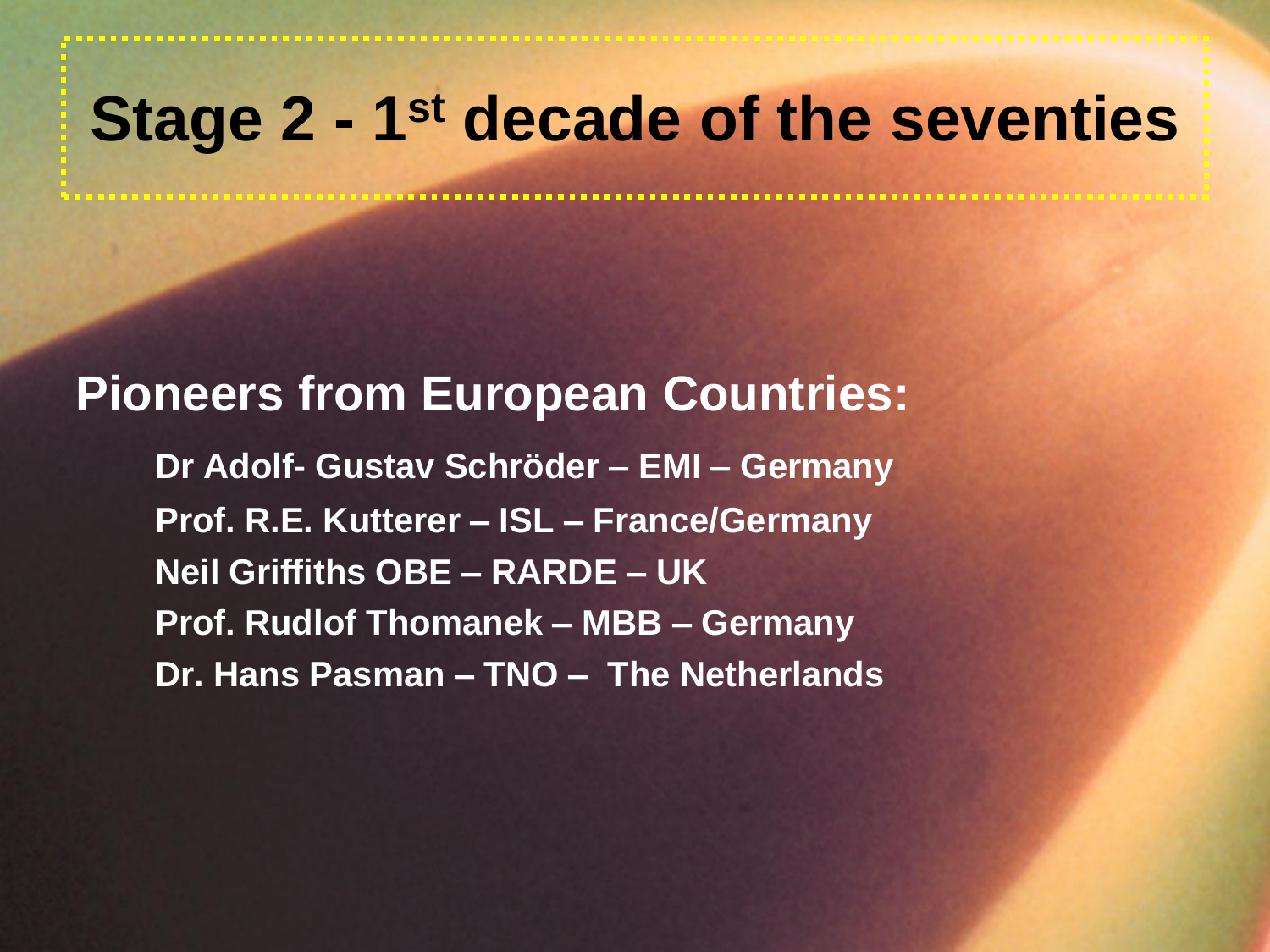## **Stage 2 - 1st decade of the seventies**

#### **Main result of the NATO Forums:**

**necessity to jump from the NATO forums up to International Symposiums in order to promote the Ballistics Science internationally in the broadest sense**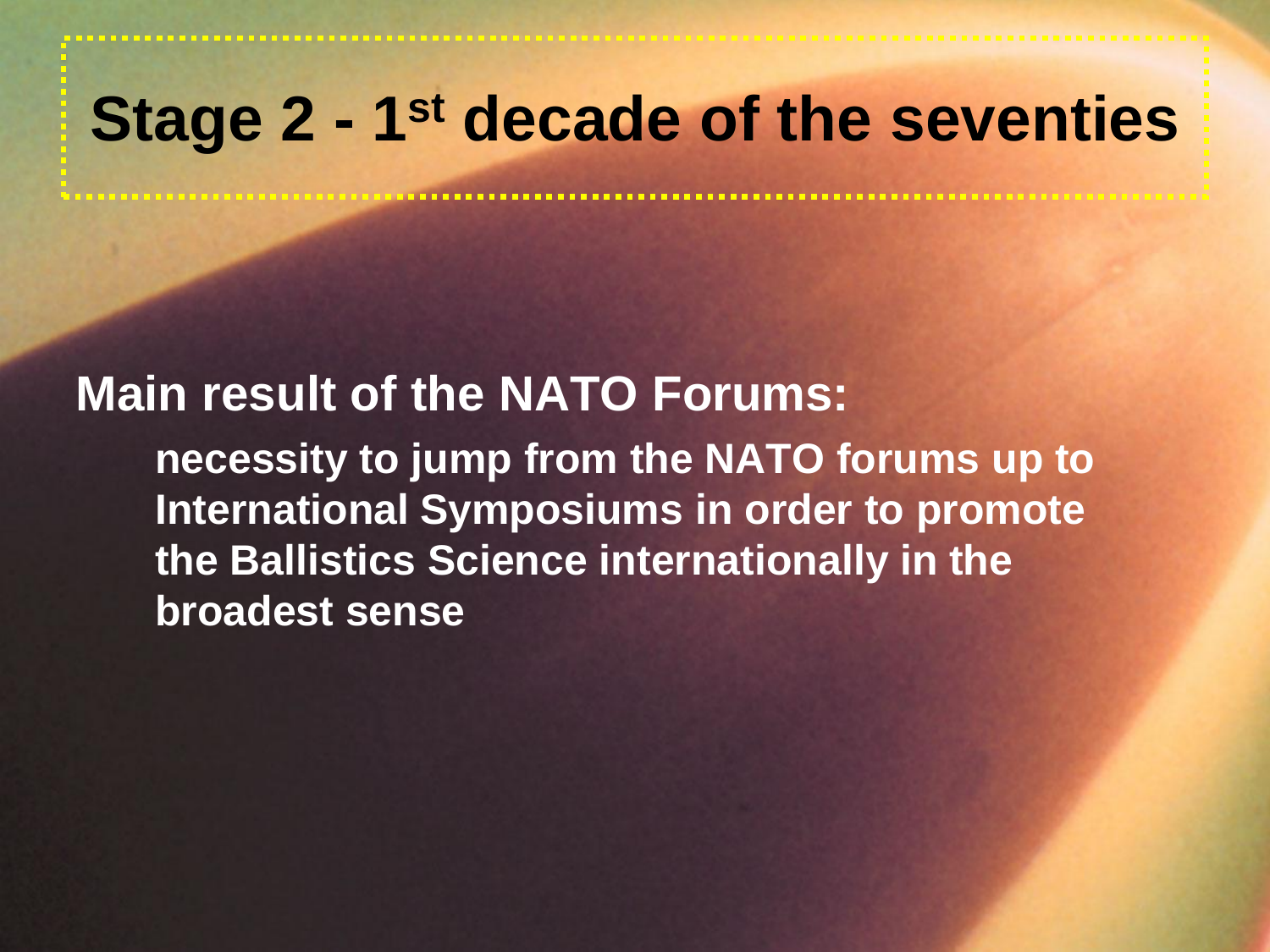## **Stage 2 - Launching of the 1st ISB**

## **October 1974**

## • **organization by ADPA/BRL of the 1st ISB Orlando, Fl, (USA)**

- **- 100/120 attendees amongst them the pioneers**
- **- 34 papers**
- **- Ratio A/P ~ 3**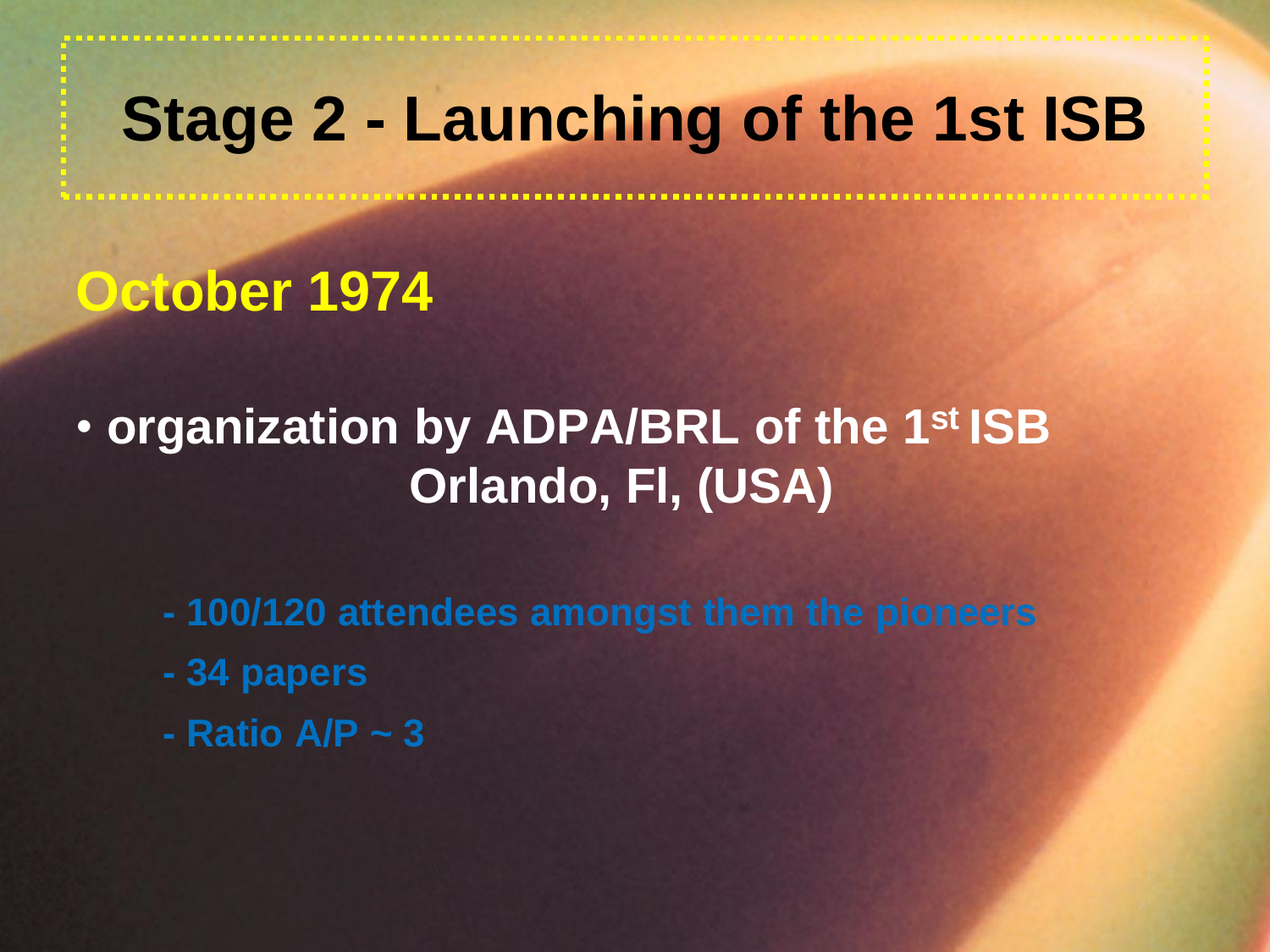## **Stage 2 - From 1974 up to now**

#### **ISB organized every 18 months - 14 countries**

| • 1976 ISB 2                     | organized by | <b>ADPA in Daytona Beach, FI, (USA)</b>                                           |
|----------------------------------|--------------|-----------------------------------------------------------------------------------|
| $\cdot$ 1977 ISB 3               | organized by | <b>EMI in Karlsruhe (Germany)</b>                                                 |
| .1992 ISB 13 organized by        |              | <b>FOA in Stockolm (Sweden)</b>                                                   |
|                                  |              | 600 attendees (ISB1 x 5), the maximum!<br>192 papers (ISB1 x 5,6)<br>Ratio A/P ~3 |
| $\cdot$ 2010 ISB 25 organized by |              | <b>COS and Nanjing University of Science</b><br>(China)                           |

**….. attendees 212 papers Ratio A/P ~…**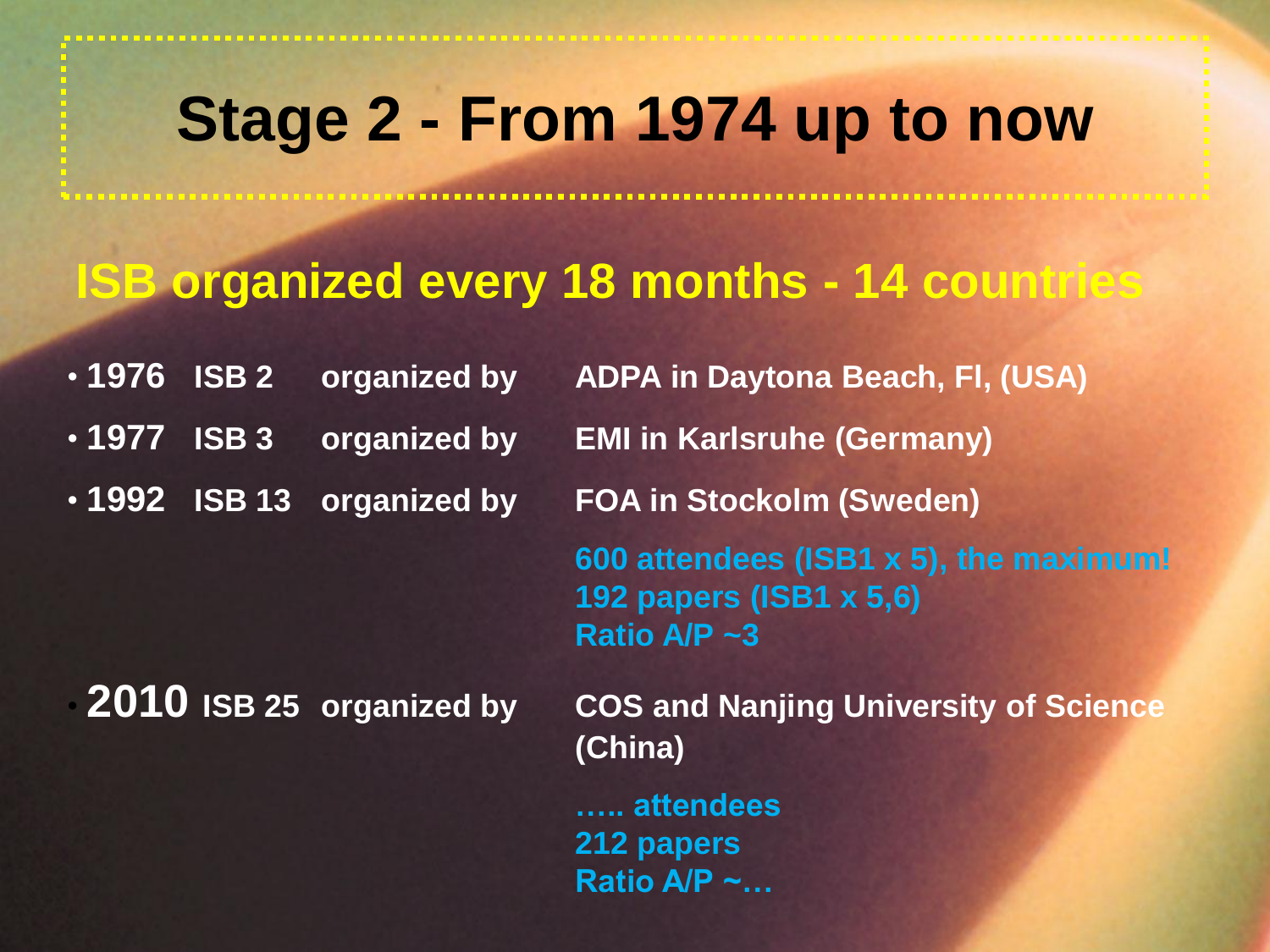## **Stage 3 - Founding of the IBC**

**April 1993 1 st Jump at ISL (France/Germany) - Founding of the IBC**

• **11 founding members**

• **Official IBC document or Terms of reference** 

#### **September 1993**

• **Adoption of the IBC in Quebec – Canada – during ISB 14**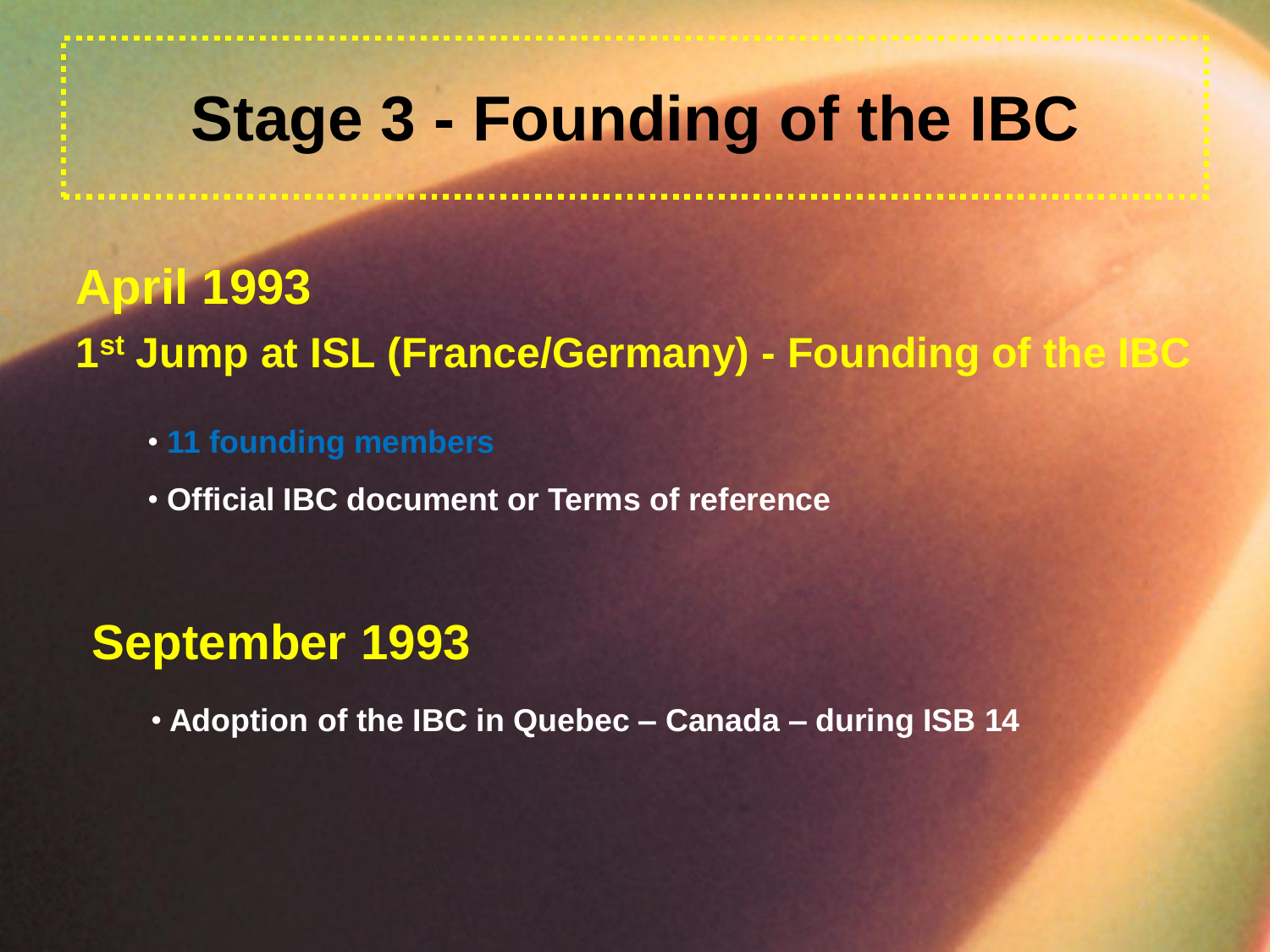# **Stage 4 – Creation and Adoption of the IBC Charter**

**May 2001 2 nd Jump in Interlaken – Switzerland (ISB 19)**

- **- Proposition of the IBC Charter given the IBC goals and responsibilities of the IBC members**
- **- BOD of 8 members and 5 Advisory Committees**

**September 2002 Adoption of the IBC Charter - Orlando – USA during ISB 20**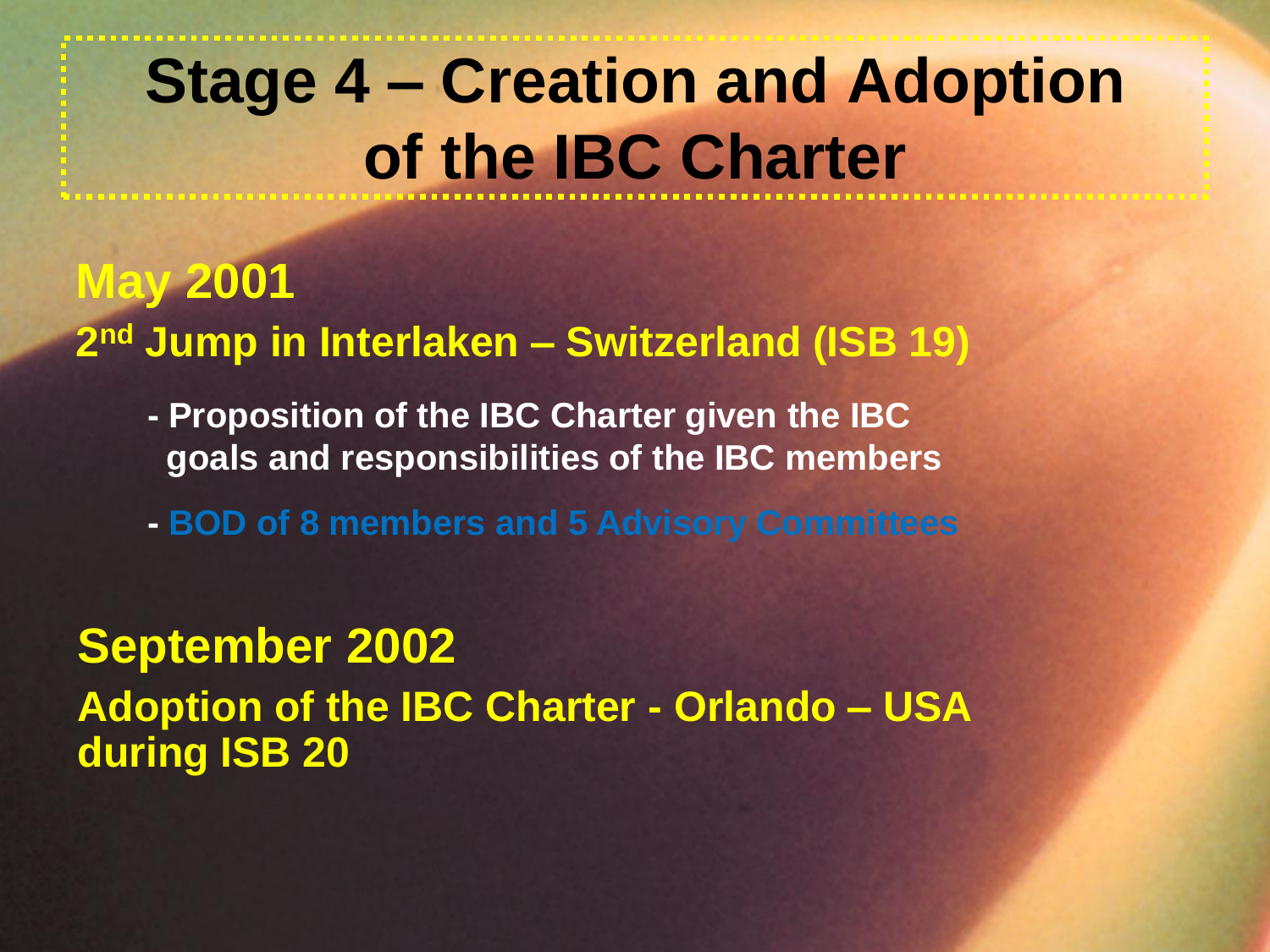# **Stage 5 - Launching of the International Ballistics Society**

#### **January and May 2010 3 rd and last Jump in Beijing - China (ISB 25)**

- **- 9 founding members**
- **- IBS constitution**
- **- New BOD**

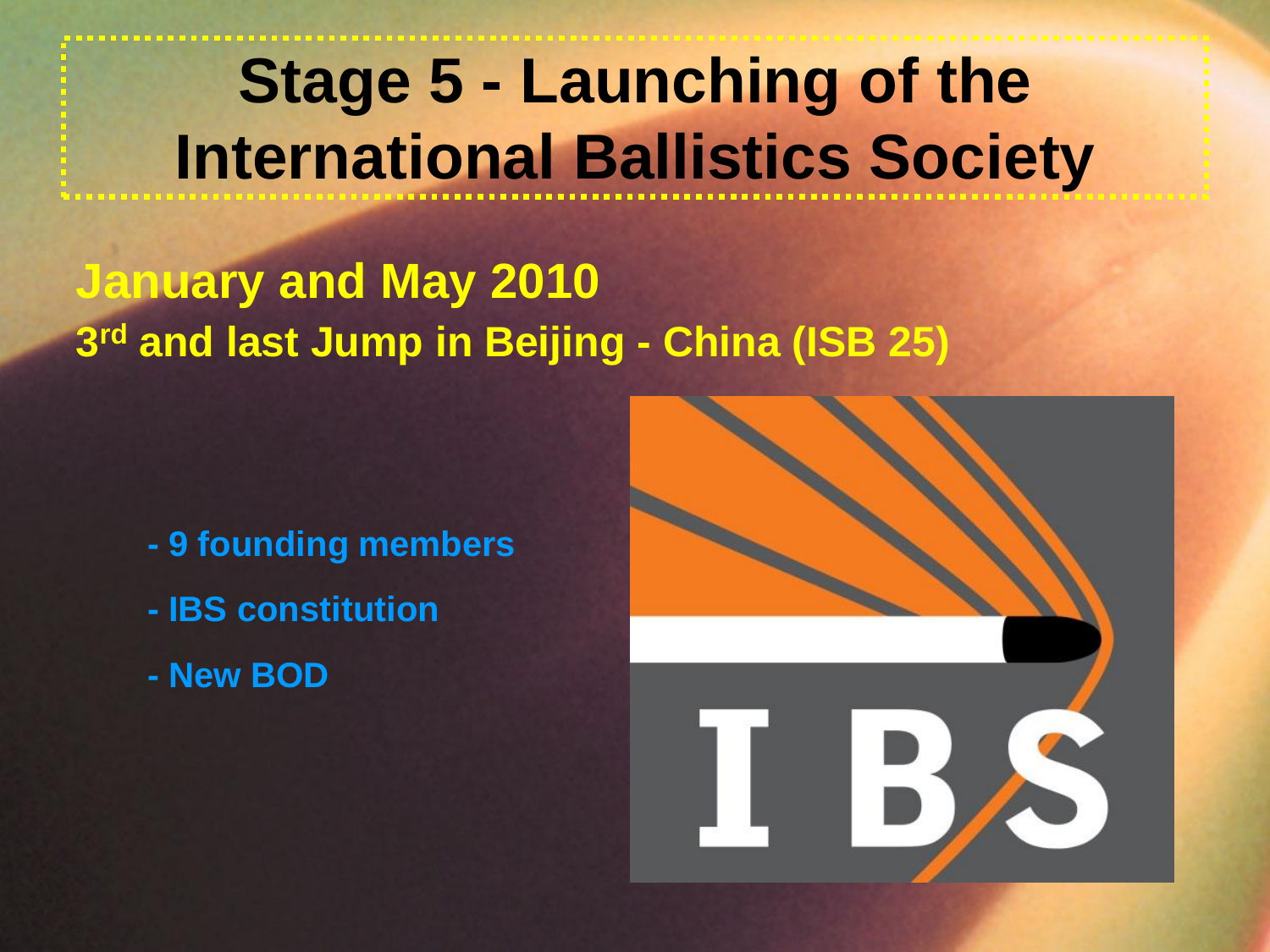## **Geographical Evolution of the ISB's sites**

## **25 ISB since 1974**

**14 organizing countries up to now Ballisticians from 26 countries are regularly attending the ISB**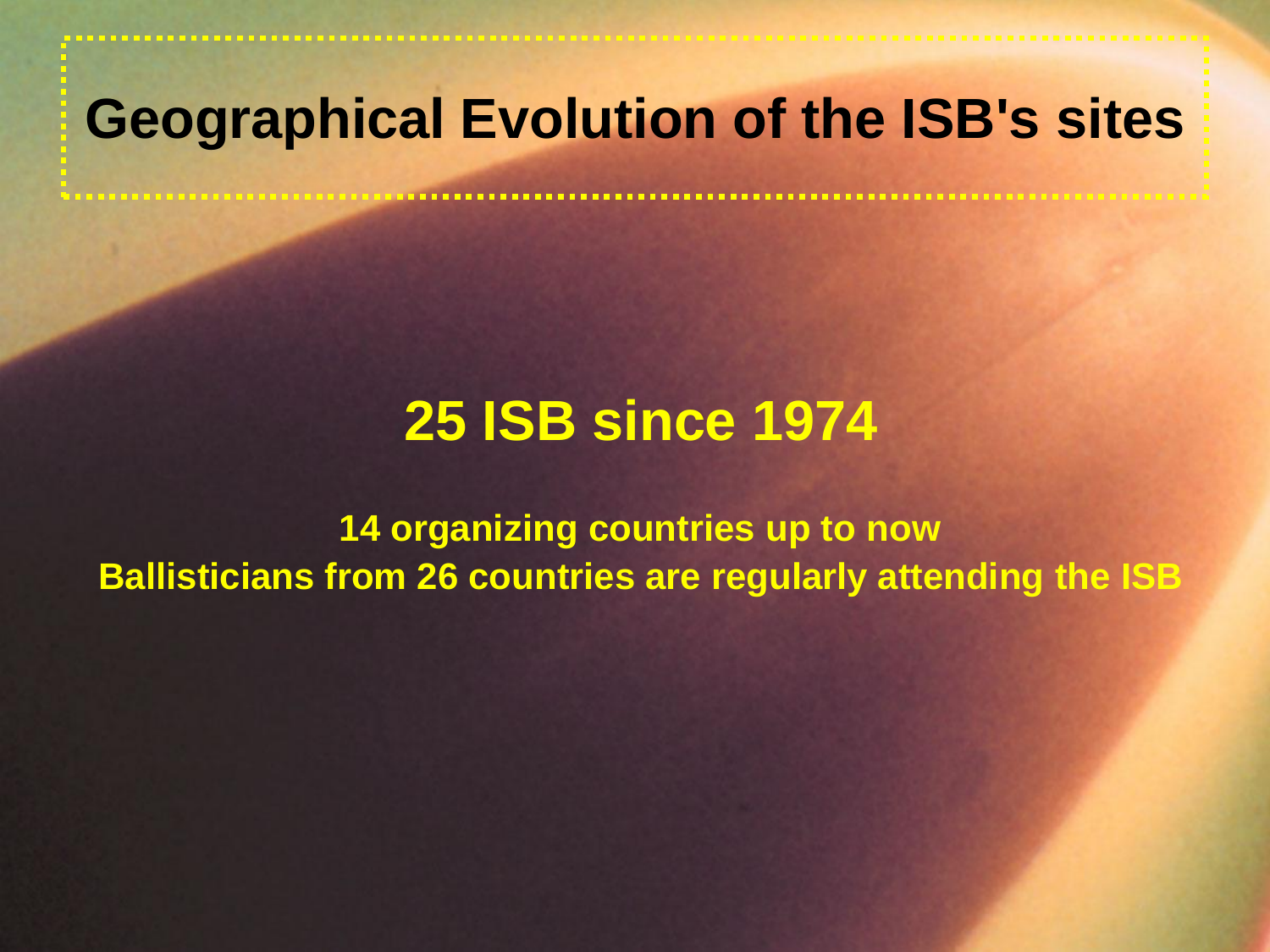## **Geographical evolution of the ISB's sites**



USA Germany Germany Israel **Canada France** South Africa The Netherlands **Australia** UK China Belgium Sweden **Switzerland** Spain

**North America <b>Europa Construction Europa Countries**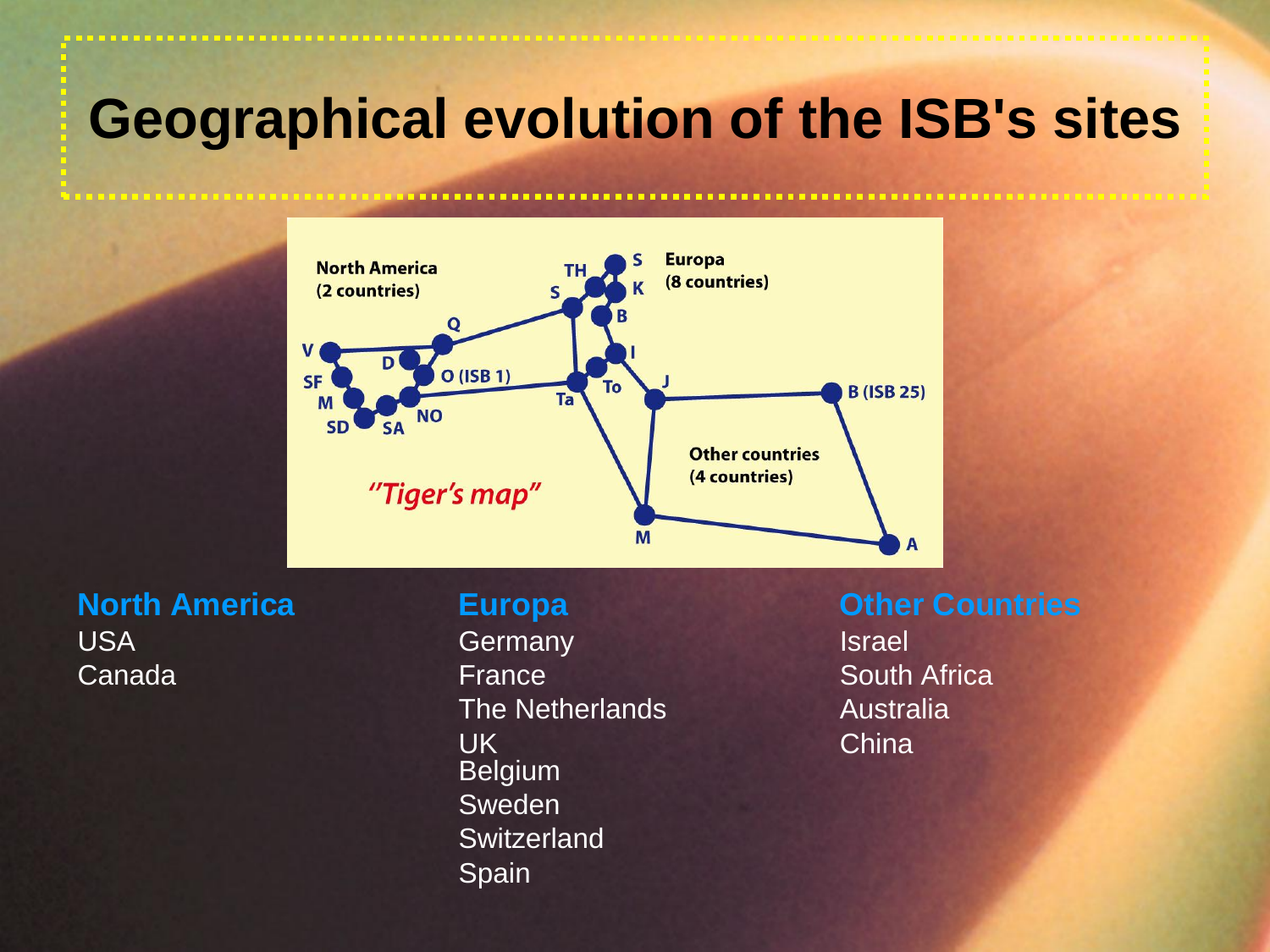# **IBC Chairmen from 1993 up to 2010**

**Gus Schroeder Germany 1993 - 1996** 



**Pieter Nel South Africa 2002-2005**



**Michael Murphy USA 1996 - 1999**



**Bo Janzon Sweden 2005-2008**



**Marc Giraud France 1999 - 2002**



**Jack Riegel USA 2008-2010**

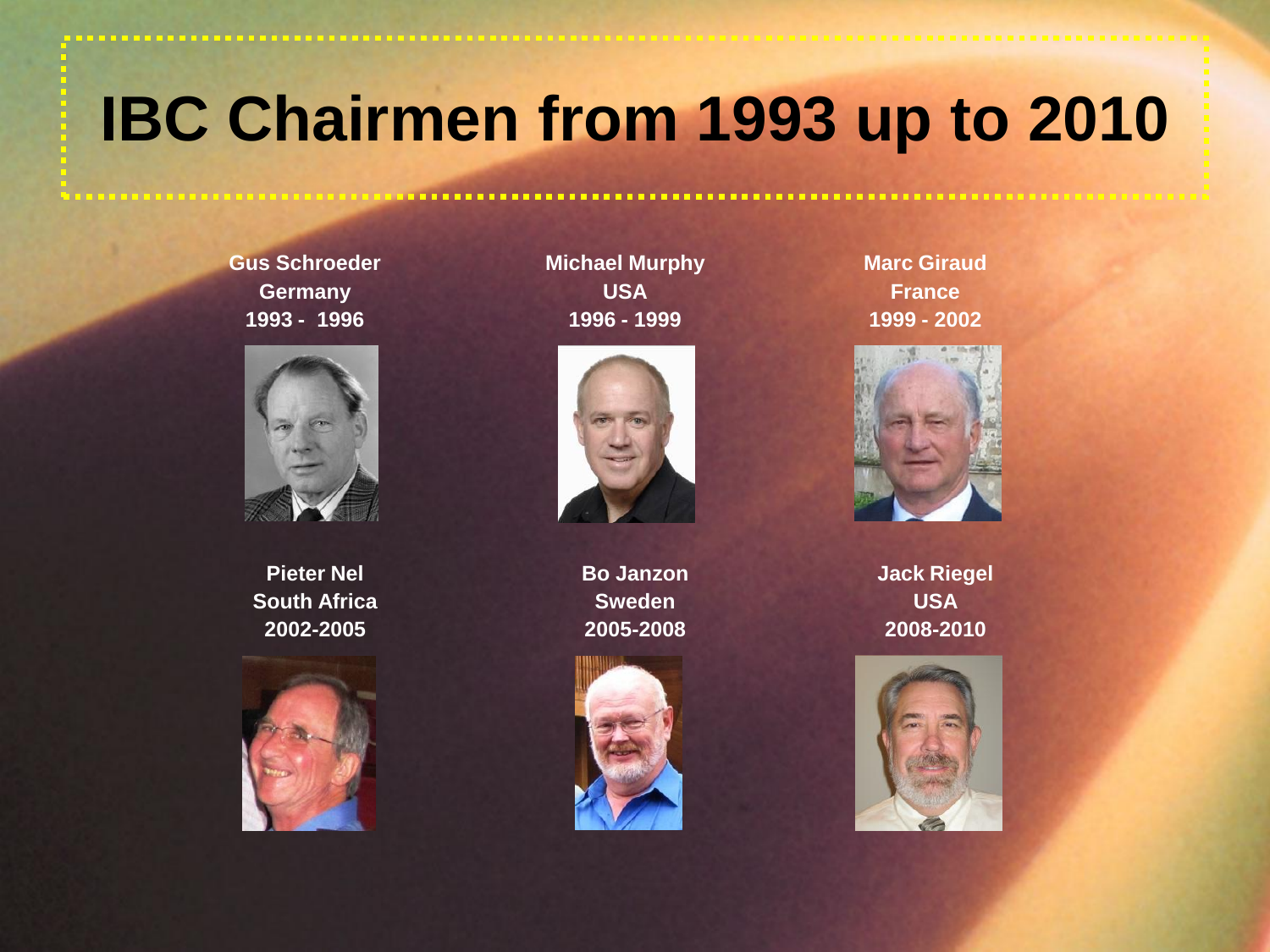## **May 2010 - Celebration**

**- ISB Silver Jubilee: ISB 1** → **ISB 25** 



**- Management Rubis Jubilee: 1974 → 2010**